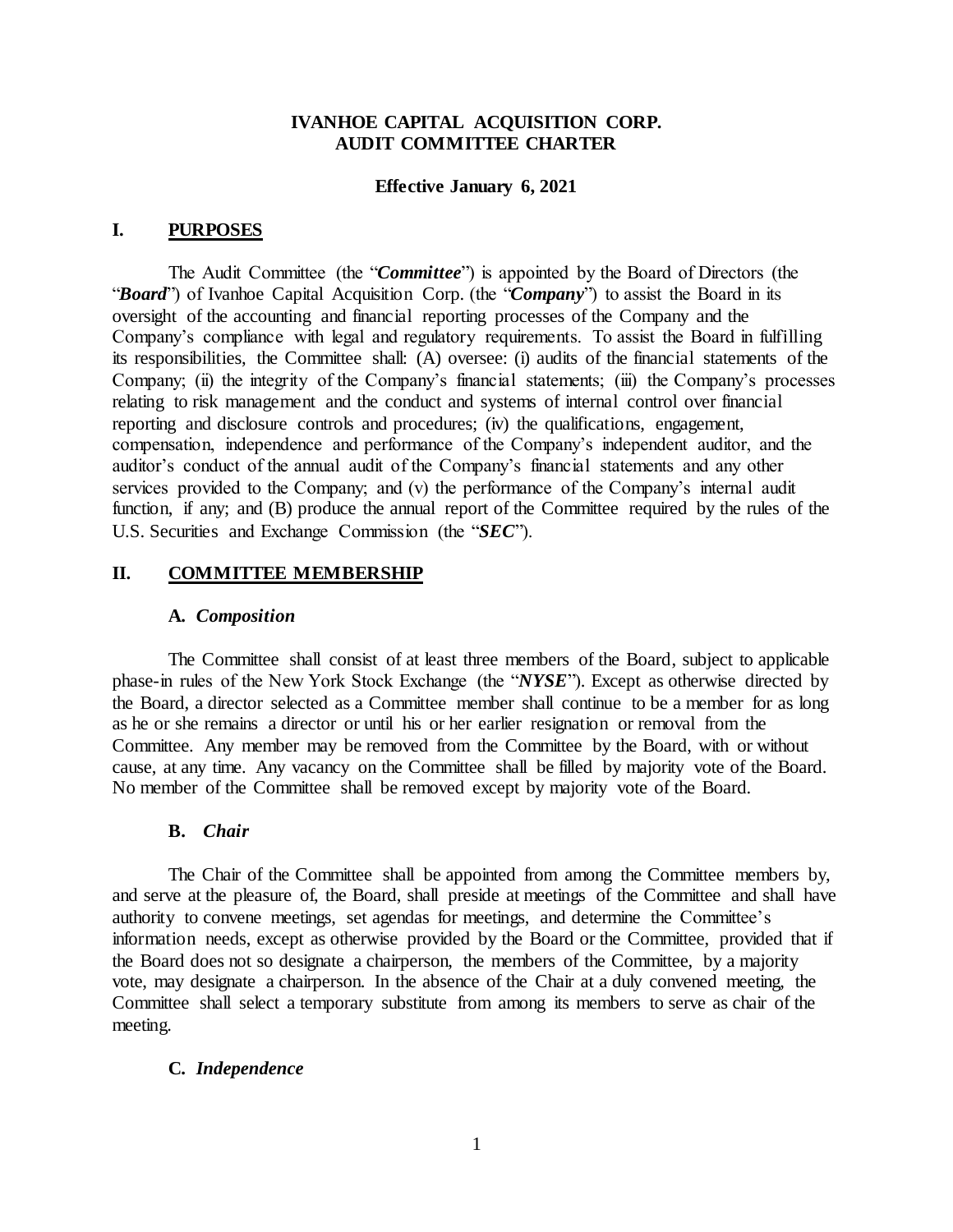Each member of the Committee shall be an "independent" director in accordance with applicable listing standards of the NYSE and Rule 10A-3 under the United States Securities Exchange Act of 1934, as amended (the "*Exchange Act*"), as well as the Company's Corporate Governance Guidelines, subject to any exceptions or cure periods that are applicable pursuant to the foregoing requirements and the phase-in periods permitted under the rules of the NYSE under which the Committee is required to have only one independent member at the time of listing, a majority of independent members within 90 days of listing and all independent members within one year of listing. Any action duly taken by the Committee shall be valid and effective, whether or not the members of the Committee at the time of such action are later determined not to have satisfied the requirements for membership provided herein.

## **D.** *Financial Literacy*

Each member of the Committee shall in the judgment of the Board have the ability to read and understand fundamental financial statements and otherwise meet the financial literacy requirements of the NYSE. At least one member shall be an "audit committee financial expert" as such term is defined under applicable SEC rules.

### **E.** *Service on Multiple Audit Committees*

No member of the Committee may serve on the audit committee of more than three public companies, including the Company, unless the Board has determined that such simultaneous service would not impair the ability of such member to effectively serve on the Committee.

# **III. AUTHORITY**

In discharging its role, the Committee is empowered to inquire into any matter that it considers appropriate to carry out its responsibilities, with access to all books, records, facilities and personnel of the Company, and, subject to the direction of the Board, the Committee is authorized and delegated the authority to act on behalf of the Board with respect to any matter it determines to be necessary or appropriate to the accomplishment of its purposes.

The Committee shall have authority to retain, direct and oversee the activities of, and to terminate the engagement of, the Company's independent auditor and any other accounting firm retained by the Committee to prepare or issue any other audit report or to perform any other audit, review or attest services and any legal counsel, accounting or other advisor or consultant hired to assist the Committee, all of whom shall be accountable to the Committee.

The Company shall provide the Committee with appropriate funding, as determined by the Committee, for the payment of (a) compensation to any registered public accounting firm engaged for the purpose of preparing or issuing an audit report or performing other audit, review or attest services for the Company; (b) compensation to any independent counsel or other advisers retained by the Committee in carrying out its duties; and (c) ordinary administrative expenses of the Committee that are necessary or appropriate in carrying out its duties.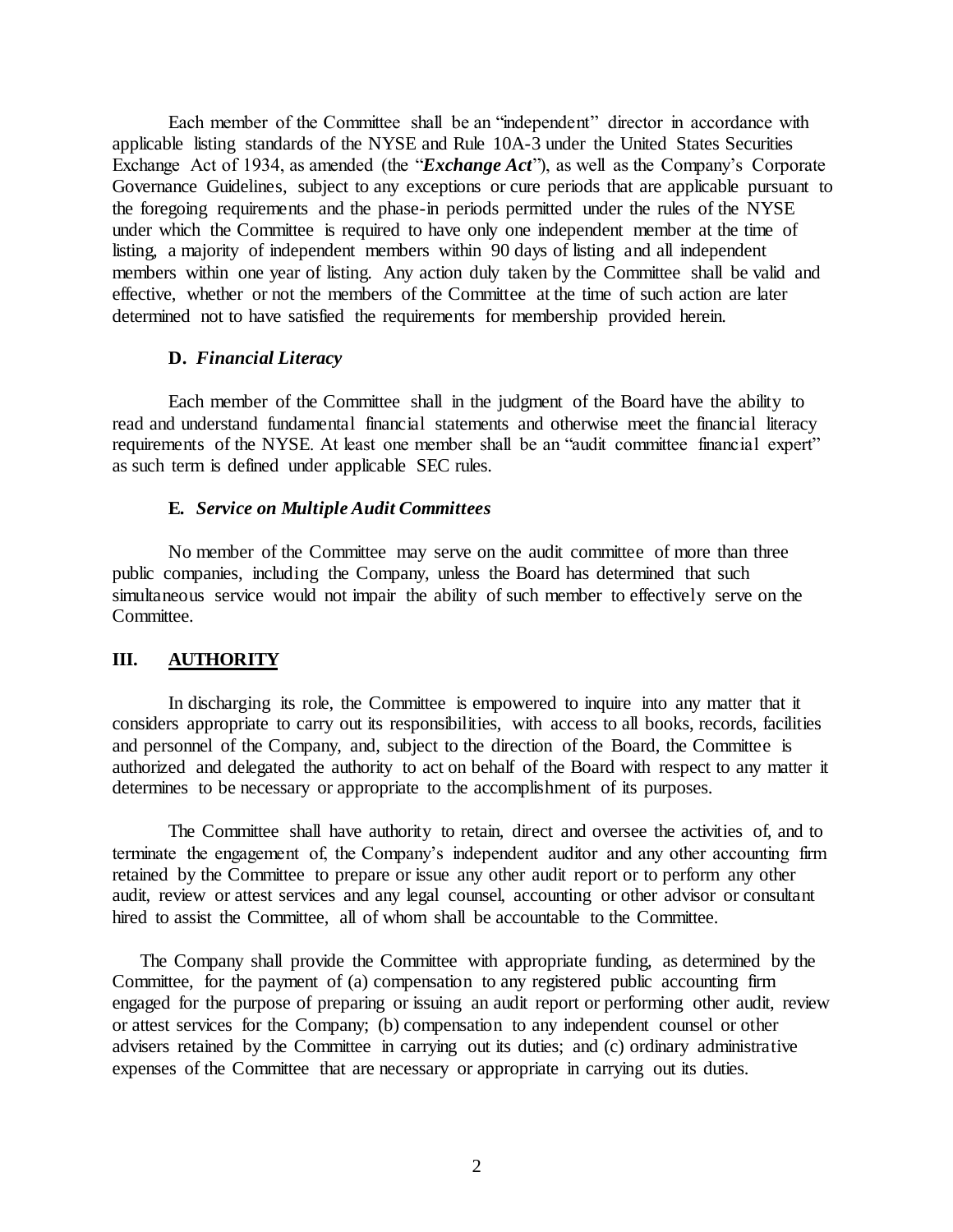# **IV. COMMITTEE MEETINGS**

The Committee shall meet on a regularly scheduled basis at least four times per year and additionally as circumstances dictate.

The Committee shall establish its own schedule of meetings. The Committee may also act by unanimous written consent of its members.

Notice of meetings shall be given to all Committee members or may be waived, in the same manner as required for meetings of the Board. Meetings of the Committee may be held by means of conference telephone or other communications equipment by means of which all persons participating in the meeting can hear and speak with each other. A majority of the members of the Committee shall constitute a quorum for a meeting and the affirmative vote of a majority of members present at a meeting at which a quorum is present shall constitute the action of the Committee. The Committee shall otherwise establish its own rules of procedure.

The Committee shall meet in executive session separately with each of the independent auditor, the internal auditor, if any, and with senior management, at least quarterly. At the end of each of the Committee's regularly scheduled meetings, and more frequently as deemed necessary, the Committee shall meet in private session with only the Committee members.

## **V. DELEGATION**

The Committee, by resolution approved by a majority of the Committee, may form and delegate any of its responsibilities to a subcommittee so long as such subcommittee is solely comprised of one or more members of the Committee and such delegation is not otherwise inconsistent with law and applicable rules and regulations of the SEC and the NYSE.

### **VI. KEY RESPONSIBILITIES**

The Committee relies on the expertise and knowledge of management, the internal auditors, if any, and the independent auditor in carrying out its oversight responsibilities. Management is responsible for the preparation, presentation, and integrity of the Company's financial statements, for the appropriateness of the accounting principles and reporting policies that are used by the Company, and for establishing and maintaining effective internal control over financial reporting. The independent auditor is responsible for auditing the Company's financial statements and, if applicable, the Company's internal control over financial reporting, and for reviewing the Company's unaudited interim financial statements.

The responsibilities set forth in this charter do not reflect or create any duty or obligation of the Committee to plan or conduct any audit; to determine or certify that the Company's financial statements are complete, accurate, fairly presented or in accordance with generally accepted accounting principles ("*GAAP*") or applicable law; to guarantee or otherwise certify as to the independent auditor's reports; to conduct investigations; or to assure compliance with laws and regulations or the Company's code of business conduct and ethics, internal policies,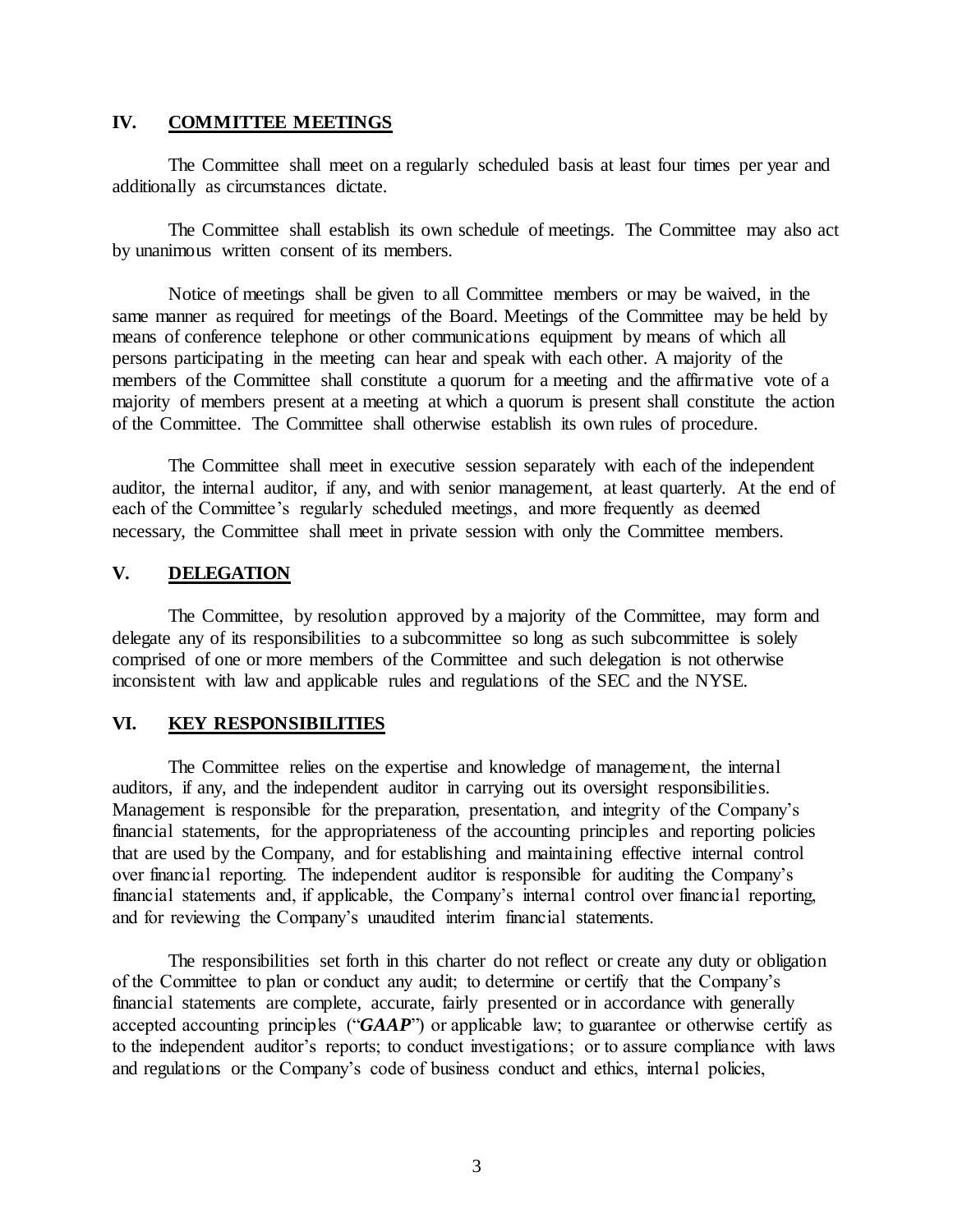procedures and controls. The following responsibilities are set forth as a guide for fulfilling the Committee's purposes in such manner as the Committee determines is appropriate.

# **A.** *Oversight of the Independent Auditor*

- (i) *Independent Auditor Retention*. The Committee is solely and directly responsible for the appointment, evaluation, compensation, retention and, if appropriate, replacement of the independent auditor. The Committee may, in its discretion, seek stockholder ratification of the public accounting firm selected to be the Company's independent auditor.
- (ii) *Independence*. The Committee shall assess at least annually the independent auditor's independence. In connection with this assessment, the Committee shall ensure the receipt of and review formal written statements from the independent auditor delineating all relationships between the auditor and the Company, consistent with applicable requirements of the Public Company Accounting Oversight Board ("*PCAOB*") regarding the independent auditor's communications with the Committee concerning independence. The Committee shall engage in an active dialogue with the independent auditor concerning any disclosed relationships or services that may impact the objectivity and independence of the auditor and take, or recommend that the Board take, appropriate action to oversee and ensure the independence of the auditor.
- (iii)*Quality and Performance*. The Committee shall evaluate at least annually the qualifications and performance of the independent auditor, including the lead partner. The evaluation will include obtaining a written report from the independent auditor describing the firm's internal quality control procedures; any material issues raised by the most recent internal quality control review, PCAOB inspection, or other PCAOB review of the firm, by a peer review of the firm or by any inquiry or investigation by governmental or professional authorities within the past five years, concerning an independent audit or audits carried out by the firm, and any steps taken to address any such issues.
- (iv)*General Oversight*. The independent auditor reports directly to the Committee. The Committee is responsible for oversight of the work of the independent auditor, including resolution of disagreements between management and the independent auditor regarding financial reporting. In connection with its oversight responsibility, the Committee shall consider the independent auditor's communications regarding, among other things, critical accounting policies and practices, all alternative accounting treatments within GAAP related to items material to the financial statements that have been discussed with management, including the ramifications of the alternative treatments and the treatment preferred by the independent auditor, and all material written communications between the independent auditor and management, and shall review the effect or potential effect of any regulatory regime, accounting initiatives or off-balance sheet structures on the Company's financial statements.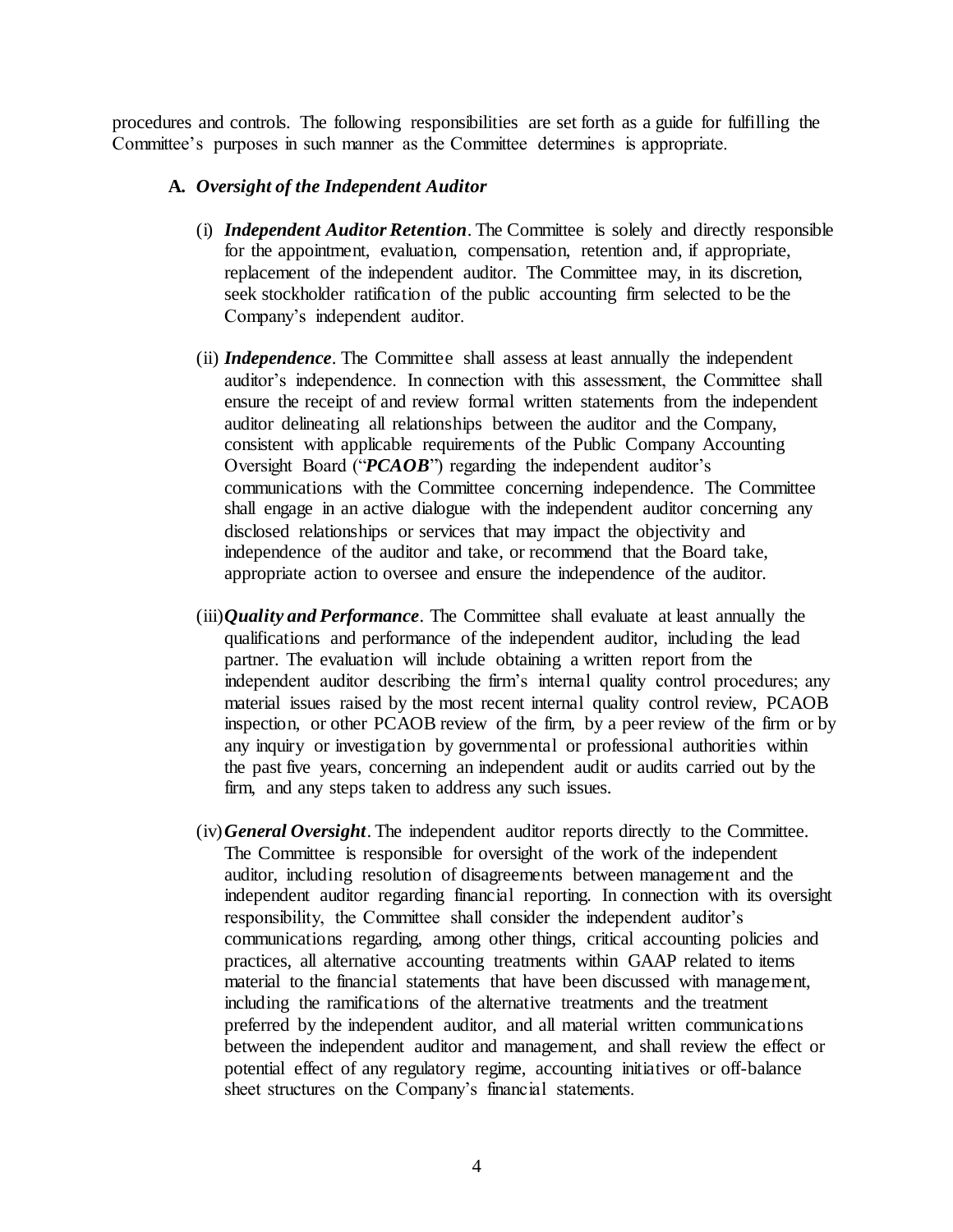(v) *Audit Oversight*. The Committee shall establish with the independent auditor an understanding of the terms of the audit engagement, the role of the auditor with respect to the Company's financial statements and coordination of audit efforts to ensure completeness of coverage, reduction of redundant efforts, the effective use of audit resources, and the use of accounting firms other than the appointed auditors of the Company. The Committee shall review the scope of the annual audit or interim review (including the level of involvement with unaudited quarterly or other interim-period information), and discuss the results, including, without limitation, the independent auditor's report and all matters required to be communicated to the Committee by the independent auditor in accordance with applicable auditing standards.

The Committee shall discuss with the independent auditor, before the issuance of the audit report, the overall audit strategy, including the timing of the audit, significant risks the auditor identified and significant changes to the planned audit strategy or identified risks. The Committee shall review with the independent auditor any audit problems or difficulties encountered during the course of the audit work and management's response, including any restrictions on the scope of the independent auditor's activities or access to required records, data and information, any difficult or contentious matters for which the auditor consulted outside the engagement team (for example, the audit firm's national office), any significant disagreements with management, and any other matters arising from the audit that are significant to the oversight of the Company's financial reporting process.

- (vi)*Auditor Rotation*. The Committee shall consider whether, in addition to assuring the regular rotation of the lead audit partner as required by law, in the interest of assuring continuing independence of an independent auditor, the Company should regularly rotate the firm appointed as the Company's independent auditor.
- (vii) *Pre-Approval of Auditor Services*. The Committee is exclusively authorized and directed to consider and, in its discretion, approve in advance any services (including the fees and material terms thereof) proposed to be carried out for the Company by the independent auditor or by any other firm proposed to be engaged by the Company as its independent auditor. In connection with approval of any permissible tax services and services related to internal control over financial reporting, the Committee shall discuss with the independent auditor the potential effects of such services on the independence of the auditor.

#### **B.** *Financial Statements and Other Financial Disclosures*

(i) *Quality and Integrity of Financial Statements*. The Committee shall review and discuss with management and the independent auditor: the critical accounting policies and practices used by the Company, and any significant changes in the selection or application of the Company's accounting and auditing principles and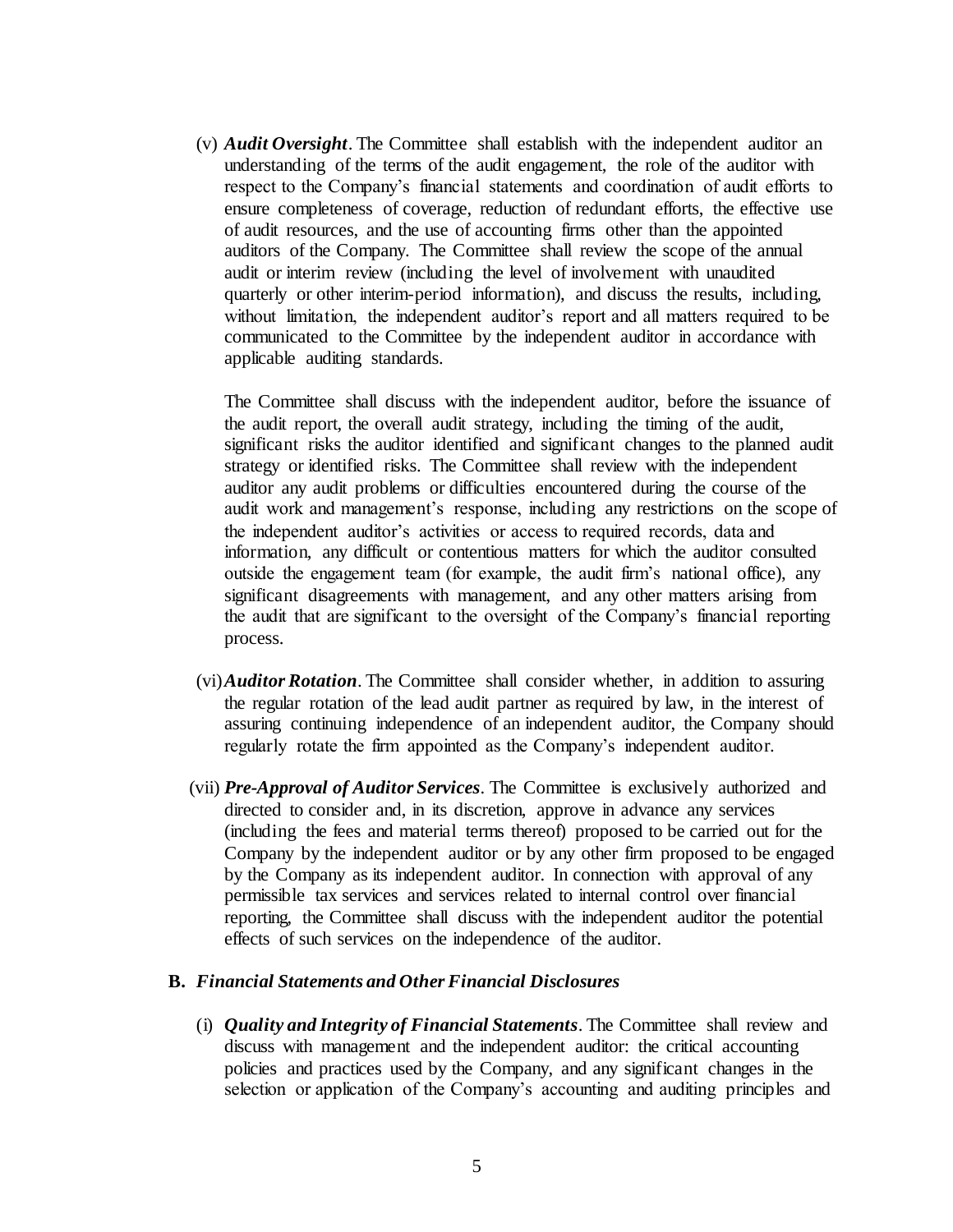practices as suggested by the Company's independent auditor, internal auditors, if any, or management; the accounting treatment to be applied in respect of significant new transactions or other significant events not in the ordinary course of the Company's business; other policies and procedures adopted by the Company to fulfill its responsibilities regarding the presentation of financial statements in accordance with GAAP and applicable rules and regulations of the SEC, including the proper explanation and reconciliation of any non-GAAP measures presented; and any issues that arise with respect to the quality or integrity of the Company's financial statements.

- (ii) *Audited Financial Statements*. The Committee shall review and discuss with management and the independent auditor, before the issuance of the audit report, the financial statements and related notes and the "Management's Discussion and Analysis of Financial Condition and Results of Operations" proposed to be included in the Company's Annual Report on Form 10-K. In this connection, the Committee shall review and discuss with management and the independent auditor the analyses prepared by management setting forth significant financial reporting issues and judgments made in connection with the preparation of the financial statements (including analyses of the effects of alternative GAAP methods on the financial statements), and such other matters for which discussion shall be required by applicable auditing and related PCAOB standards. The Committee shall make a recommendation to the Board as to whether such financial statements should be included in the Company's Annual Report on Form  $10-K$ .
- (iii) *Audit Committee Report*. The Committee shall annually prepare an audit committee report for inclusion where necessary in the proxy statement relating to the annual meeting of stockholders and/or annual report of the Company.
- (iv) *Quarterly Financial Statements*. The Committee shall review and discuss with management and the independent auditor the quarterly financial statements and related notes and the "Management's Discussion and Analysis of Financial Condition and Results of Operations" proposed to be included in the Company's Quarterly Reports on Form 10-Q, together with the analyses prepared by management setting forth significant financial reporting issues and judgments made in connection with the preparation of the financial statements, and such other matters for which discussion shall be required by applicable auditing standards and related PCAOB standards.
- (v) *Earnings Releases and Other Financial Information*. The Committee shall discuss with management and the independent auditor and, prior to issuance, review and approve the Company's earnings releases, including the financial information, use of any "pro forma" or "adjusted" non-GAAP information, and earnings guidance (if such is provided) to be disclosed in such releases. The Committee shall also discuss with management other significant financial information to be provided to analysts or rating agencies.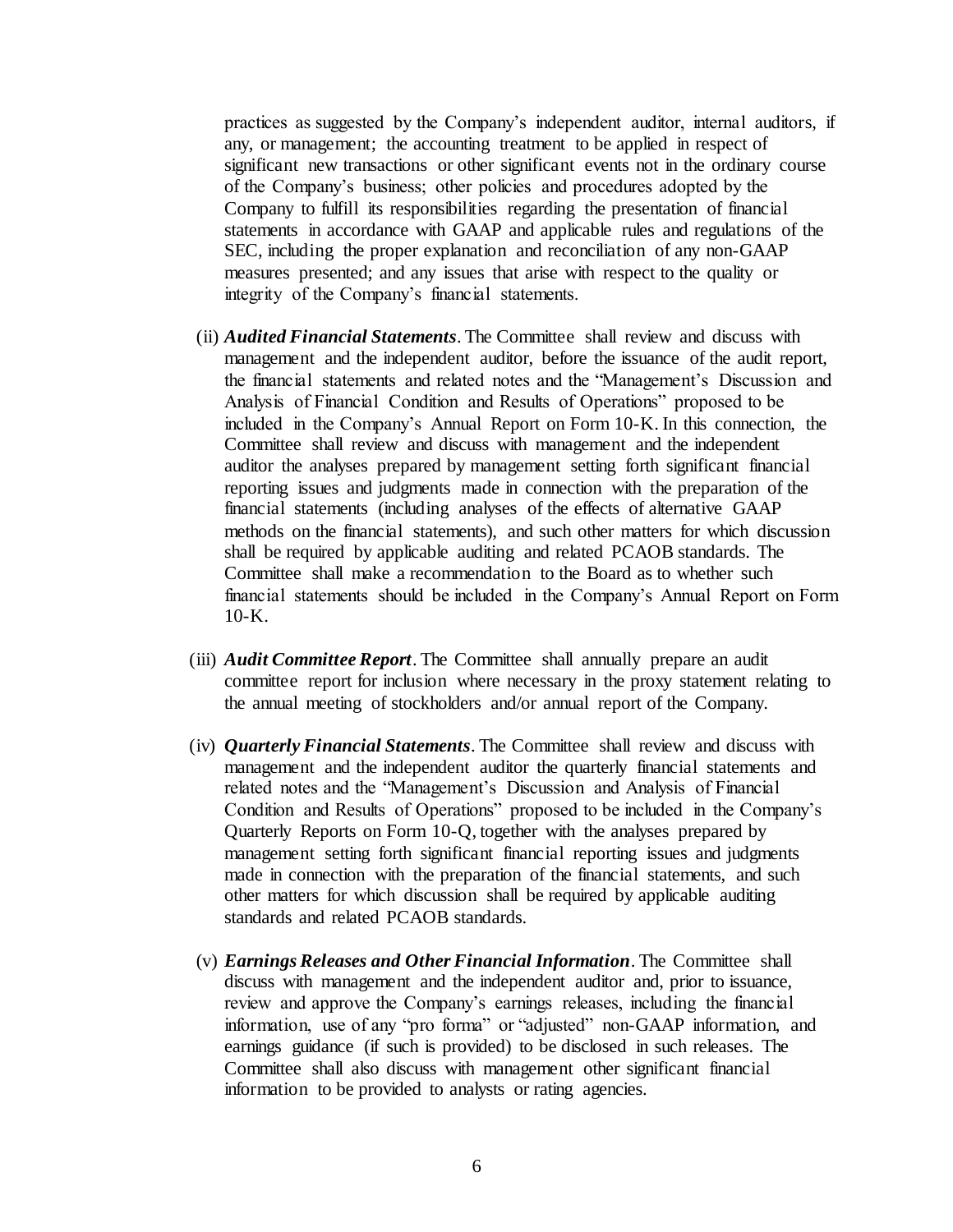(vi)*Payments*. The Committee shall review on a quarterly basis all payments made to the Company's sponsor, officers or directors, or to the Company's or their affiliates.

# **C.** *Controls and Procedures*

- (i) *Oversight*. The Committee shall provide oversight of management's design and maintenance of the Company's internal control over financial reporting and disclosure controls and procedures. Prior to the filing of the Company's Annual Report on Form 10-K, the Committee shall review with the independent auditor, management and the head of the internal audit function, if any: the Company's annual assessment and report and the independent auditor's report on the effectiveness of the Company's internal control over financial reporting, to the extent then applicable; any "material weakness" or "significant deficiency" in the design or operation of internal control over financial reporting, any steps taken to resolve any such control deficiencies and the adequacy of disclosures about changes in internal control over financial reporting; and any related significant findings and recommendations of the independent auditor or internal audit function, if any, together with management's responses (including, in the case of the independent auditor, any concerns regarding matters within the scope of, and compliance with, Section 10A of the Exchange Act).
- (ii) *Certifications*. The Committee shall review and discuss with management and the independent auditor the certifications and any related disclosures made by the Company's Chief Executive Officer and Chief Financial Officer in the Company's periodic reports about the results of their evaluation of the effectiveness of disclosure controls and procedures and any significant deficiencies or material weaknesses in the design or operation of internal control over financial reporting, and any fraud involving management or other employees who have a significant role in the Company's internal control over financial reporting, prior to the filing of the Company's Annual Reports on Form 10-K and Quarterly Reports on Form 10-Q.
- (iii)*Internal Audit Function*. At least annually, the Committee shall review with the independent auditor the responsibilities, budget, staffing, effectiveness and performance of the internal audit function, if any, including the structure, qualification and activities of the internal audit function and the scope of internal audit responsibilities in relation to the independent auditor's duties. The Committee shall review and assess the annual internal audit plan, if any, the process used to develop the plan, and the status of activities, significant findings, recommendations and management's response. The Committee shall recommend for Board approval all matters related to responsibilities, budget and staffing of the internal audit function, if any. The Committee shall recommend for Board approval the appointment and, if appropriate, replacement of the senior internal audit executive.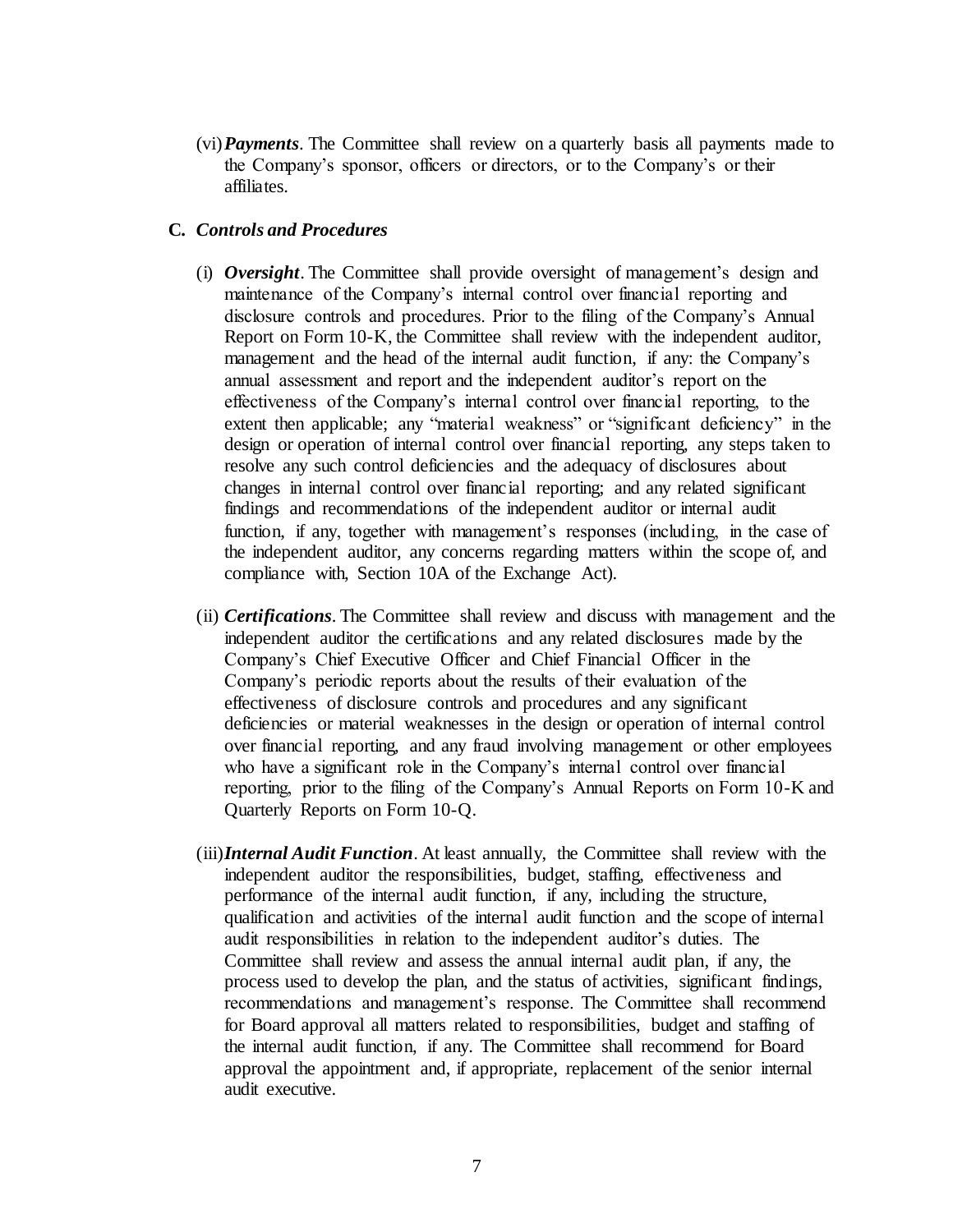(iv)*Hiring Policies*. The Committee shall establish clear policies regarding the hiring of employees and former employees of the Company's independent auditor.

# **D.** *Risk Management, Compliance and Ethics*

- (i) *Risk Management*. The Committee shall review and discuss with management, the head of the internal audit function, if any, and the independent auditor any significant risks or exposures and the Company's policies and processes with respect to risk assessment and risk management, and shall assess the steps management has taken to monitor and control such risks, except with respect to those risks for which oversight has been assigned to other committees of the Board or retained by the Board. The Committee shall review the Company's annual disclosures concerning the role of the Board in the risk oversight of the Company.
- (ii) *Legal and Regulatory Compliance*. The Committee shall review and assess with the Chairman, Co-Chairman or Co-Executive Chairman of the Board or outside counsel, as appropriate, legal and regulatory matters that may have a material impact on the Company's financial statements. The Committee shall also review and recommend for Board approval the code of business conduct and ethics and any other appropriate compliance policies, and will review requests for waivers under the code of business conduct and ethics sought with respect to any executive officer or director. The Committee shall review annually with the Chairman, Co-Chairman or Co-Executive Chairman of the Board or outside counsel, as appropriate, the scope, implementation and effectiveness of the ethics and compliance program, and any significant deviations by officers and employees from the code of business conduct and ethics or other compliance policies, and other matters pertaining to the integrity of management.
- (iii)*Procedures for Complaints*. The Committee shall establish "whistleblowing" procedures for (a) the receipt, retention and treatment of complaints received by the Company regarding accounting, internal accounting controls or auditing matters and (b) the confidential, anonymous submission by the Company's employees of concerns regarding questionable accounting or auditing matters. The Committee shall review any such significant complaints or concerns.
- (iv)*Review and Approval of Swap Transactions*. The Committee shall at least annually review and approve the Company's decision to enter into swaps and other derivative transactions that are exempt from exchange-execution and clearance requirements under "end-user exception" regulations, and review and discuss with management applicable Company policies governing the Company's use of swaps subject to the end-user exception.
- (v) *Related Person Transactions*. The Committee shall review and, if appropriate, approve or ratify any related person transactions and other significant conflicts of